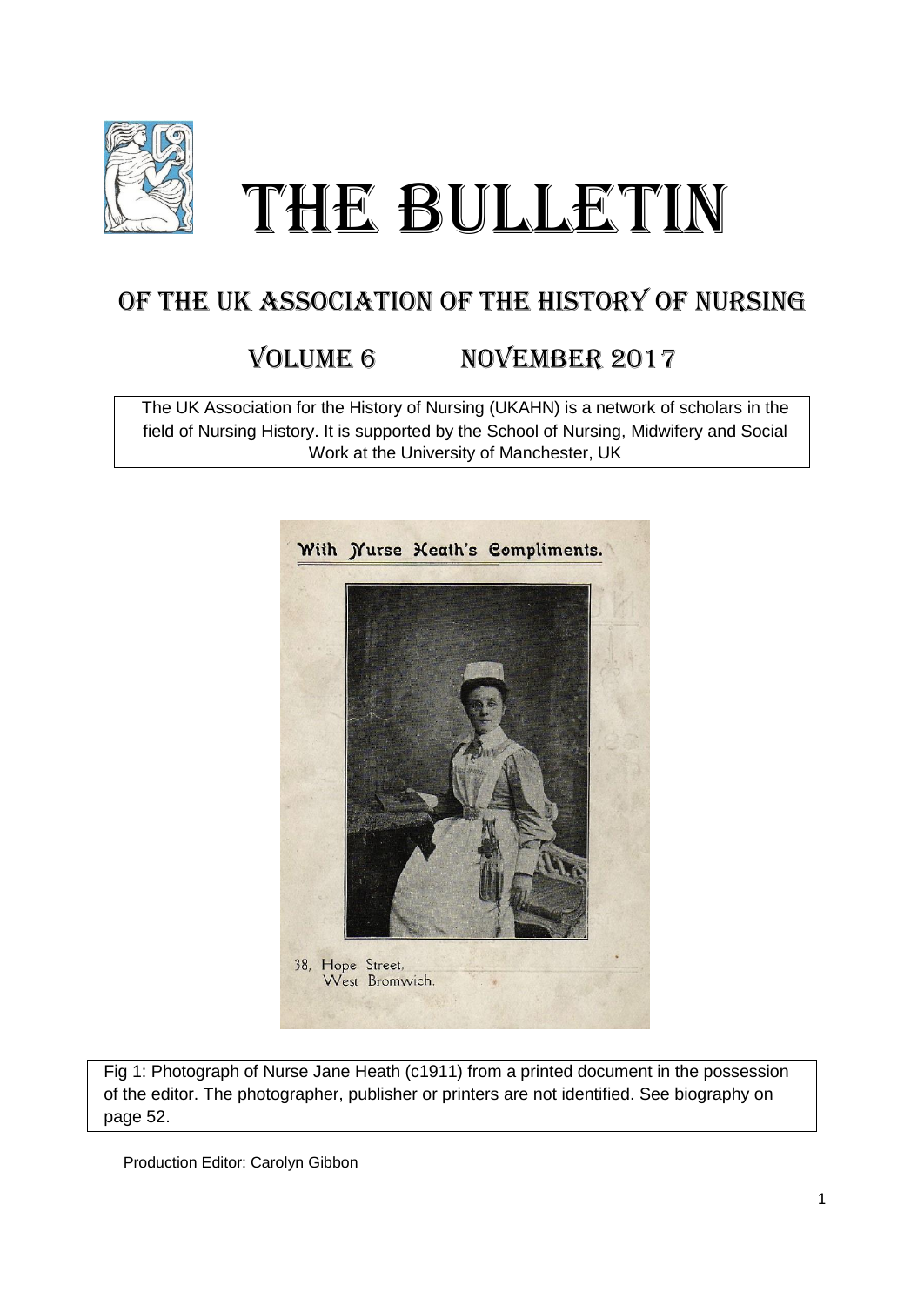## **A Thoroughly Cordial Relationship. A Narrative Account of the French Flag Nursing Corps 1914-19.**

### **Peter Jones**

The French Flag Nursing Corps (FFNC*)* was a small organisation of trained British, Irish and Commonwealth nurses who worked not for the British military during the First World War but within the French army. The organisation can be seen as two things. Firstly, it was internationalist in outlook, seeing nursing as being above national boundaries and acting out an obligation to help France in its hour of need. Secondly the Corps can be seen as a means of demonstrating to the French, and probably also to the British, how effective nursing can be when practiced by a workforce whose members are all fullytrained experts.

#### **The Difficulties experienced by the French nursing services.**

When the First World War broke out in 1914, the French state was not well equipped to deal with its casualties. France's Third Republic (1870-1940) was frequently anti-clerical. As a consequence, after 1901, many of the Catholic nursing sisters, who had provided the mainstay of French nursing, and military nursing in particular, were unceremoniously evicted from their posts (Schultheiss 2001). They were seen as being tied to the past and standing in the way of progress. In the army, these nursing sisters were replaced largely by male orderlies. Those selected, Schultheiss suggests, were chosen because they had had failed in just about every other role the army had given them. The public began to suspect that little progress in terms of the quality of care had been made and, from 1907, female nurses were allowed back into military hospitals. As Schultheiss says, there were however simply not enough suitable applicants to meet the shortfall. Only forty nurses were recruited in the following year (Schultheiss

2001). There had been initiatives in France to improve the standing and expertise of nurses. Dr Anna Hamilton in her Protestant (and so not always acceptable to Catholics) training school in Bordeaux, was the standard-bearer for nursing in the Anglo-American style of Florence Nightingale and her successors. A passionate proponent of scientific nursing, her training was rigorous but on a small scale. Only eight schools which followed her philosophy had been created by 1914. There were other isolated examples of forward thinking and energy in Paris and Lyons. But, in general, nursing progress was fatally slowed by a poisonous political climate.

To a greater or lesser extent in Europe there was a sense of potential threat hanging over the generally prosperous early twentieth century. In Great Britain, this sense of impending trouble led to large numbers of people volunteering for military service in reserved forces; both as soldiers and nurses (Wildman, 2015). France struggled to match this level of preparation because of the limited numbers of trained nurses available. The French Red Cross was able to step in with a group of enthusiastic, but only partially trained, volunteers. As events were to prove, the response was inadequate.

In 1914 after a political outrage in Bosnia, like a tumbling line of dominoes, all the major European states followed a strange and inexorable logic into war (Strachan 2014). Germany invaded Belgium and France. Great Britain, declared war on Germany on August  $4<sup>th</sup>$ , 1914. The first engagement of the war, immediate and cataclysmic, was called the Battle of the Frontiers. French troops, conspicuous in bright red trousers and blue coats, full of patriotic zeal and following out-dated tactics, advanced across open ground towards ranks of machine guns (Strachan,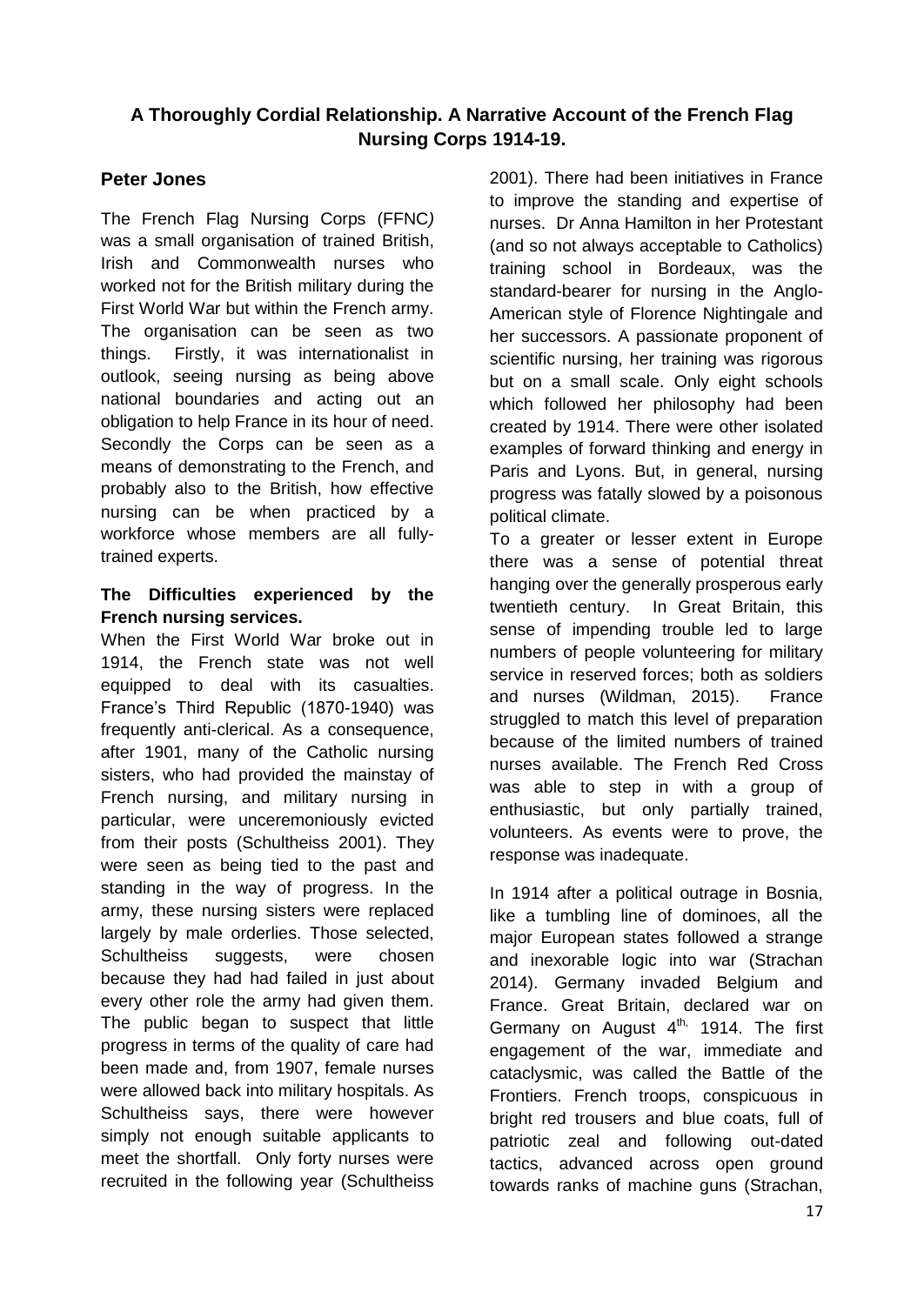2003). Over 27,000 men were killed on one August day alone. Lefort et al (2014) have suggested that in the first few weeks of the war, following initial military disasters, there was also a 'désastre sanitaire majeure' as the French medical services were unable to cope with this level of industrialised military destruction.

#### **Creation**

As these battles raged, the scale of the French *Service de Sante* problems was quickly brought to the world's attention. A reporter, amongst others, for the British *Daily Telegraph* came across a railway cattle wagon, filled with abandoned wounded French soldiers being transported away from the Battle of the Marne, stuck in a siding outside Paris. He wrote: '*towards the end of the train no faces appeared at the window, and on opening the doors, one saw some ragged and helpless victims of the war lying amid straw, crying feebly for drink, and asking if there was at last a hospital where his sufferings were to end' (quoted in Binyon, 1917)*.

The issue came to the attention of a wealthy Scots journalist living in France called Grace Ellison. Binyon (1917) reports that she went to the head of the French

Army Medical Corps, General Troussaint and offered, perhaps rashly, to recruit three hundred British nurses '*of ripe experience and very reliable character who will be able to teach and influence*' (British Journal of Nursing, 1914a). The French army immediately accepted this offer. However, Ellison found that many of the women who volunteered to help were without any expertise. So, she wisely turned to Mrs Bedford Fenwick, for advice. At the heart of the British nurse registration movement, Mrs Bedford Fenwick, well connected and influential, must have immediately sensed that this was an opportunity not only to advance the cause of trained nursing but also to be true to her deeply-felt internationalism. She rapidly became whole-heartedly involved in the venture and both women remained the driving forces behind the Corps for the next four years. Bedford Fenwick immediately decreed that only trained nurses could join the Corps, and this stance, uniquely, was maintained throughout the war. As editor of the British Journal of Nursing, she also gave the FFNC a very full and partisan prominence. Progress was rapid, by October 24th; eight or so nurses were on their way to France, followed by sixteen more on the fifth of November.



Fig. 1: The First FFNC nurses with French military at Rouen, October 1914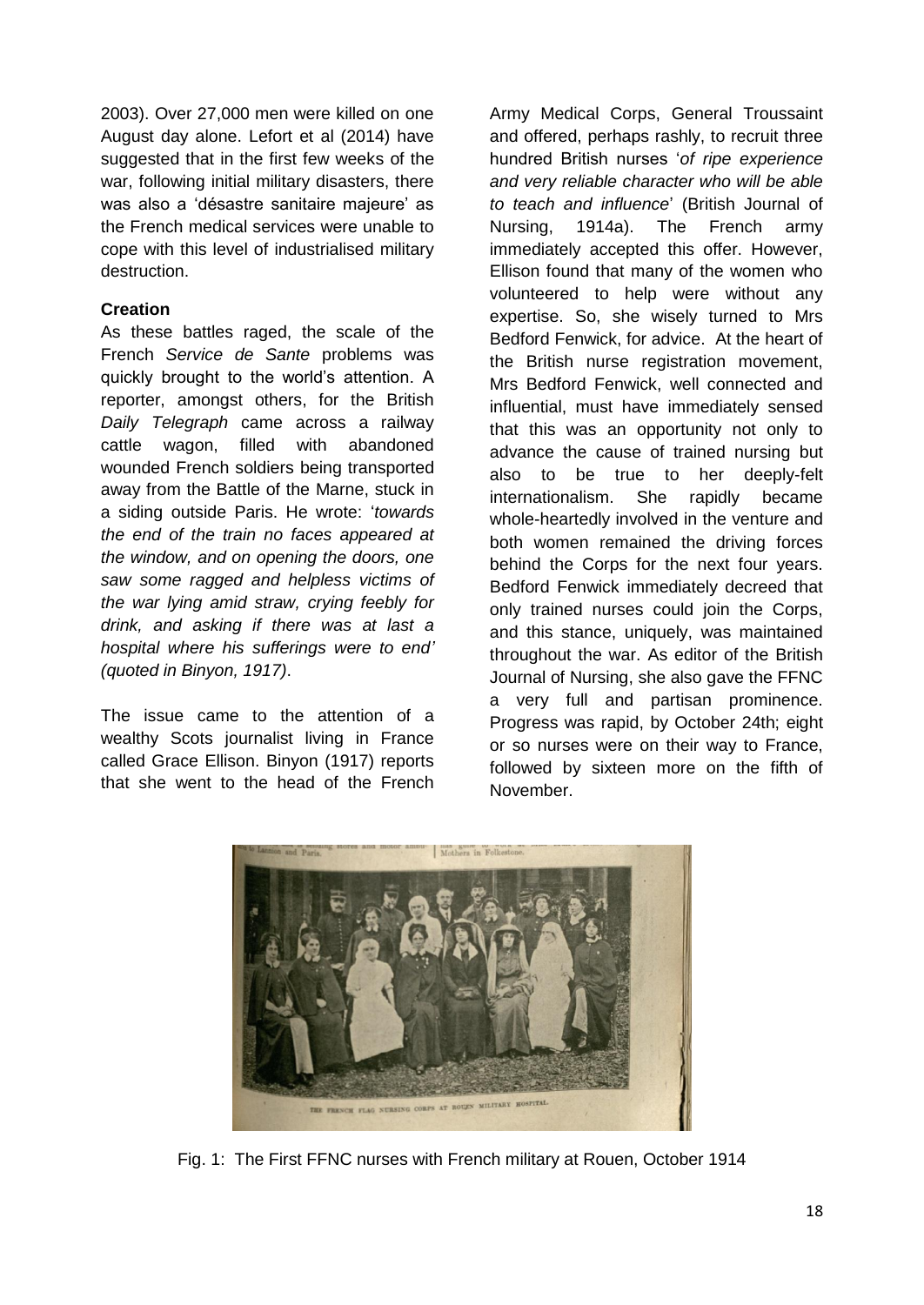An editorial in the *BJN* of December 5th, 1914 stated: '*It is happiness that the work of nurses trained in the best nursing schools of England and Wales, Scotland and Ireland in the most modern methods, is of value to our allies*' (British Journal of Nursing*,* 1914b). The nurses were paid £40 salary with board; lodging and travel paid for by the French government. Their service was based on six monthly, renewable contracts. They were emphatically not volunteers but paid professionals.

Ellison never managed to reach her original recruitment target. The FFNC was at its largest in April 1915 with around 108 nurses. The numbers slowly declined as the war progressed and there were around only 48 nurses remained in the Corps by November 1918. The British War Office was not keen to lose invaluable workers to France and fought Bedford-Fenwick in her efforts. But those nurses that did stay held positions of trust and authority in the French forces and must have developed an extraordinary depth of experience and expertise.

#### **Wartime experiences.**

The poet, Laurence Binyon who had himself worked as an orderly in a hospital caring for the French wounded, described the Corps' initial experience (1917, p35): '*Picture the English nurse as we know her, trained to an exacting standard, accomplished in every*  *detail of her profession and accustomed to have at hand every necessary material and appliances and to follow a settled routine. Picture her plunged into a foreign land, amongst strangers whose tongue she perhaps understands and speaks but imperfectly, picture herein a hospital improvised for the war…picture her confronted with a desperate pressure of work, severe cases coming in every day. You can imagine that this was no light undertaking.'*

Ellison suggests that there was some bemusement at first amongst the French. Many of the doctors whom the French drafted into military medical were local practitioners who had not heard of trained nurses. Ellison (1917) reports that they were baffled as to who these nurses were. They were not nuns but seemed to have a similar dedication to their calling. They were not 'ladies' because they were paid, but seemed to hold a superior social position. One soldier asked a particularly pretty nurse if she was allowed to marry. Ellison deemed her, not entirely truthful, answer '*no, it's strictly forbidden*' a wise one.

Included in the first group of nurses dispatched to France was Margaret Ripley a sister from Lazarus Ward, Guy's Hospital. Her experience, alongside colleagues Miss Lear and Miss Todd, can be followed in the postcards she sent home (Morley, 2014).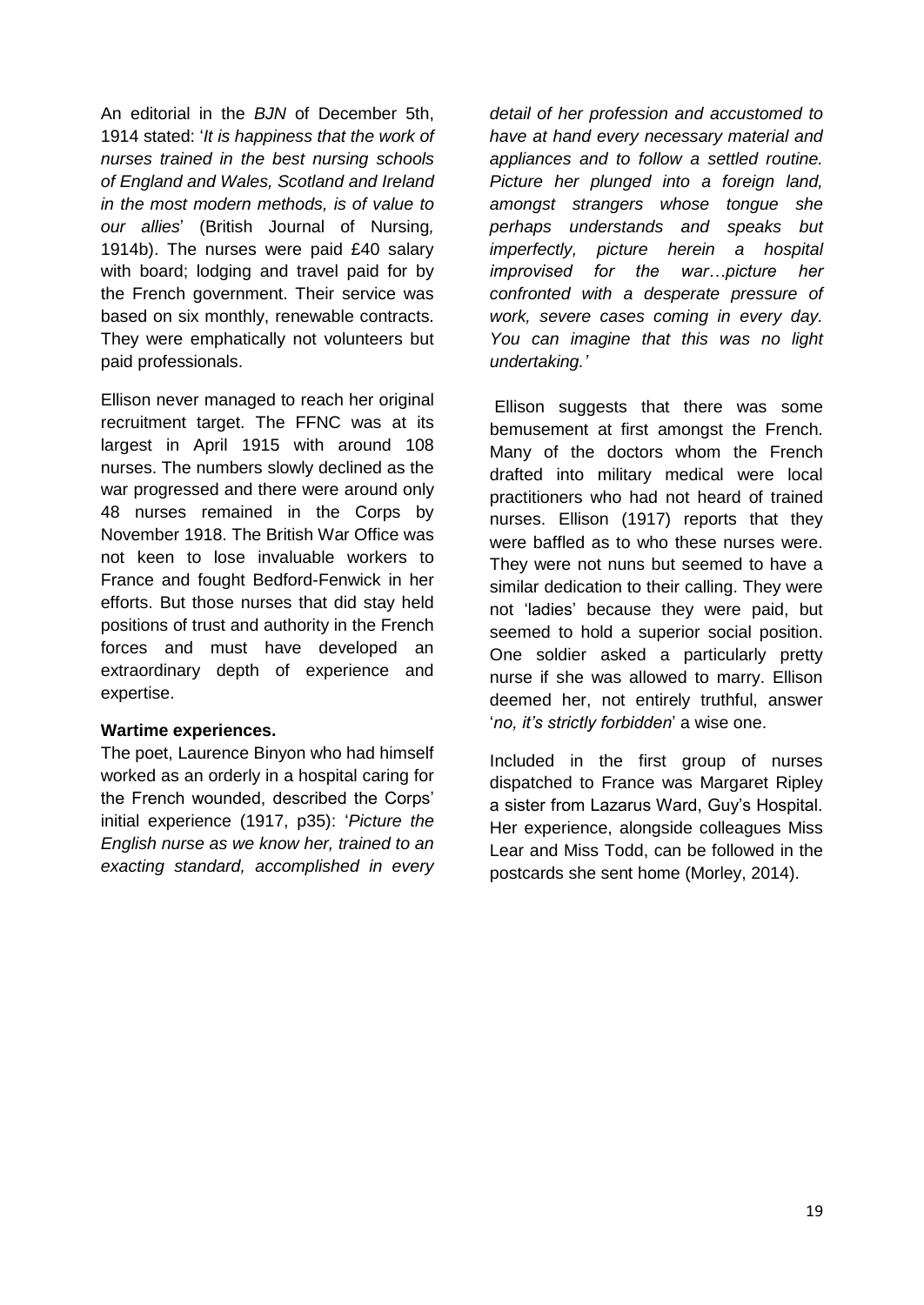mærigsleg<br>E. m dar a finlass. Luxembrog Gardenes

Fig. 2: Ripley, Todd, Lear

From the first things did not go well. On November 23, 1914, Ripley wrote: '*There are four who are at this hospital, the other two are having an awful time & we are all going to throw it up in a week or so unless things improve. Everyone is good & kind to us here but there is no work just given out'.*

The Nursing Times had hinted that there were examples of French intransigence and obstruction. It was said that, on occasions, British nurses were ignored when the convoys of wounded drove in. Whatever the cause, the passionate Guy's nurses clearly felt frustrated in their thwarted attempts to help. On February  $5<sup>th</sup>$ , Sister Ripley wrote from Bergues, '*things not very happy here & not working smoothly it seems quite hopeless to do anything for foreigners, looking forward to April & release. Scheme an utter failure.'*

However, there were other FFNC nurses at Bergues who were happier. One nurse wrote: '*It is perfectly wonderful to be here and we are most happy in having got our heart's desire – real work where we are really needed'* (British Journal of Nursing,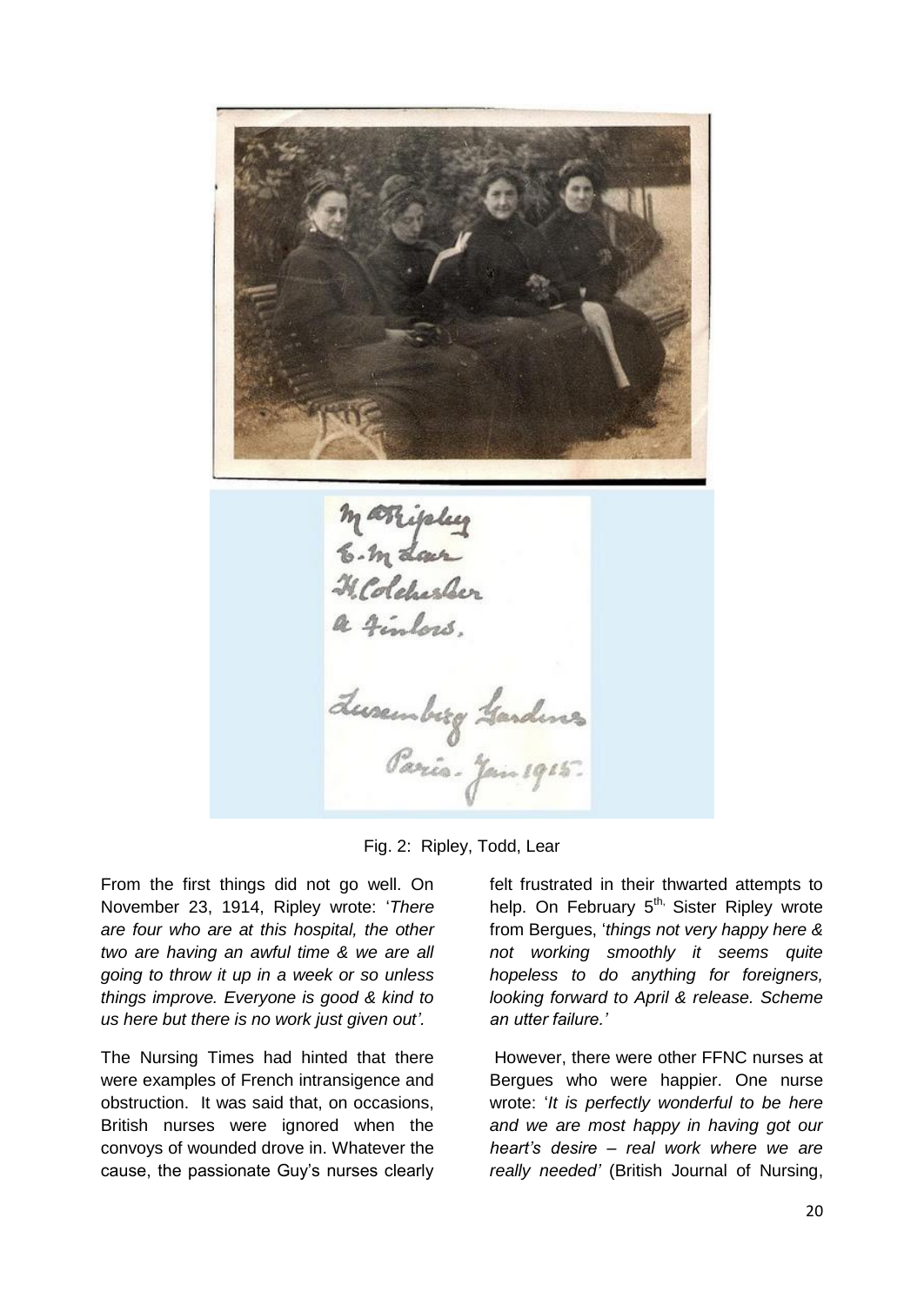1915a). Bergues was a key part of the FFNC story. A typhoid epidemic had broken out there and another scandal of military and civil medical incompetence was looming. This was not the glamorous task of caring for soldiers wounded on the battlefield. The FFNC was asked to help refugees and civilians too and, of course, they were playing to their strength. This was work for which their rigorous training had admirably prepared them. The British Journal of Nursing in May 1915 reported; '*very happy news from Bergues: we hear a very steady improvement at St Union Hospital enough to cheer everyone's heart. You really would not recognise it as the same place*' (British Journal of Nursing, 1915b). This was despite having been bombarded by German artillery, destroying one hospital and forcing patients and nurses to shelter in caves underneath, and feeling obliged to fight off attempts by the French Red Cross to provide unskilled assistance. The organisation had however proved its worth and, unlikely many formed at the start of the war, was to continue in operation until the Armistice and beyond.

One theme of the British Journal of Nursing's coverage of the FFNC was the success of provincial, Scots, Irish and colonial nurses, the ones who relished the work at Bergues, compared to those from London teaching hospitals. The reasons for this are not clear. Ellison wrote: *'The most successful of our nurses have been those who have the patience of Job, wrapped up in a keen sense of humour. They had to be prepared to act the part of matron, theatre nurse, probationer seamstress and charwoman'* (Ellison 1917).

Ellison also suggested that the effective nurse was one who could explain to her new French medical colleagues just what she had to offer without upsetting national sensibilities. A successful example comes from Talence Hospital. Ellison quotes a French doctor who had been persuaded,

against his will, to give Miss Haswell a managerial role. In answer to a later question he had revised his position. This no doubt followed some careful rebuilding of male dignity and deference to a nation whose pride had been wounded by the need for allied help. '*Why does my hospital run so well? Because I am working with a reasonable woman who at once saw the value of me appointing her a matron*'. (Ellison, 1917, 173). Perhaps the provincial nurses had had more opportunities to practice these particular skills than their London-trained colleagues and so adapted better to these new conditions.

Talence Hospital, near Bordeaux, where Miss Haswell was the matron, was the only place where a large group of FFNC staff worked together. They ran it from early 1915 until 1917 when the Americans took over. The FFNC managed a complete wing of 700 beds and at least sixty-nine trained nurses are recorded as being sent there. There was clearly a sense that this was a hospital to showcase the skills of British trained nurses.

Whether the superiority of British nursing, was completely accepted by the French was perhaps a moot point. In 1916 an Australian nurse posted to Talence wrote to her hometown newspaper: *'We are supposed (?) to be trying how to have the model hospital for France worked by French doctors and British nurses; but only this week, in one of the big gun surgeon's wards, monsieur, himself, announced that he wished to meet all his nurses in one of his wards and give a lecture. They went in, in all good faith, but came out rampant. He just pitched into the British nursing whole, and said all the nurses could be trusted to do is 'put on a bandage', and didn't understand the rudiments of asepsis. All but two of his nurses in his wards (16 of them) signed a paper resigning that morning'*. (Brown, 1915).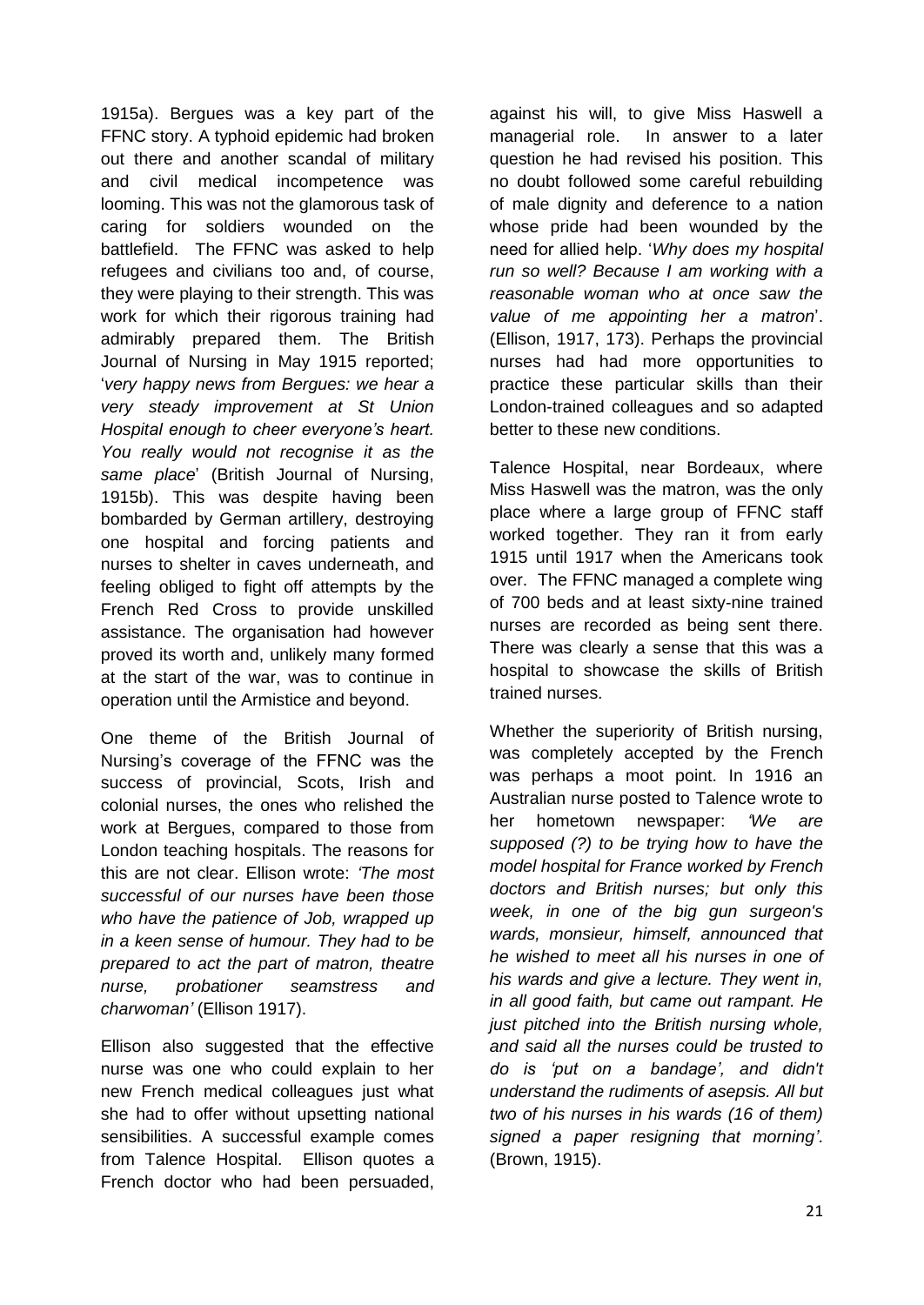This particular storm seemed to subside and, judging, at least from the letters of Mabel Jeffery, Talence seemed a happy posting but far from the drama of frontline nursing.

The sisters were sent out to hospitals in Caen, Evreux, Chateau-Thierry, Neufchatel, Malo-les Bains Besancon, Lisieux, Port-a-Binson, Vernieul, Steenvoordew and Bordeaux: 17 different sites in all in 1916. The FFNC opened a head office in the Hotel Bedford in Paris where Edith Haswell, promoted to matron-in-chief, and Grace Ellison held things together, the latter driving around France to visit the far-flung nurses. At Epernay, in the Department of the Marne, a sister reckoned that their little group, arriving in 1915, were four British women amongst 2500 Frenchmen. The nurses worked in hospital ships, evacuation barges, in rehabilitation wards and with patients with "shell-shock (possibly in ways

that would now be found insensitive). Some were close enough to the action to have experienced bombardments. In 1917 one Canadian nurse, Madeleine Jaffray, lost her leg to enemy shell fire. A close working relationship with the Borden-Turner hospital (immortalized in Borden's *The Forbidden Zone,* 1929), developed as several FFNC nurses, including three Canadians, went to work there.

In 1916 Sister Clementine Addison who worked in Besancon, where soldiers wounded in the terrible bloodbath of Verdun were treated, was invalided home to Lancashire, amidst profound regrets and praise from the surgeon in chief of the hospital. She did not recover and her coffin was draped with a French flag alongside the Union Jack (BBC 2016).



Fig. 3: Clementine Addison

Sister Lind, from New Zealand, too died in 1917 on her way back home. She was buried in Sri Lanka (British Journal of Nursing, 1917a). She had contracted tuberculosis, possibly when she and her friend Daisy Hitchcock were working on hospital barges ferrying wounded away from the front line in the north of France. During the course of the war, or just after,

four members of the Corps married Frenchmen: Sisters Hendrie (Jamard: and baby in November 1918), Claudia Gaudin, Gertrude Denson and Marie Lepine (Mme Delord). The latter was a Frenchwoman who had trained at St Thomas's Hospital. Mme Delord died in 1918, possibly in the Spanish influenza epidemic or from complications in pregnancy. Her husband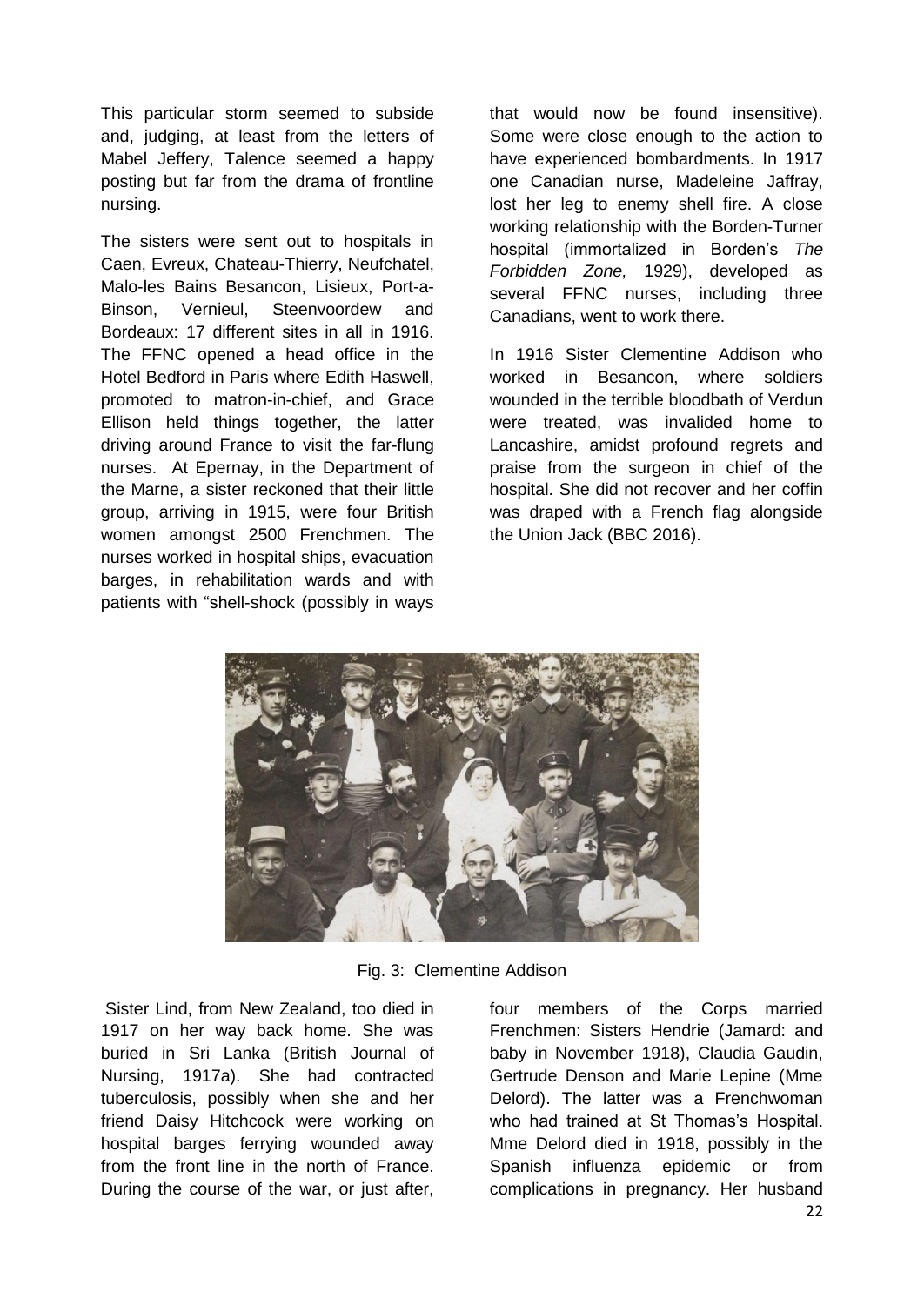was the medical chief of the Verneuil ambulance. Her mother had been interned at the start of the war and missed seeing her daughter again by a matter of days.

The time of real high adventure was occasioned by the dramatic German advance in the spring of 1918 which almost defeated the allies. Nurses at Vauxboin, Joignes and Verneuil (Ambulance 12/2) were forced to join in a headlong allied retreat. One sister wrote: *'On the morning of*  *May 27 we were awakened by whistling of huge shells across the charming valley in which our hospital was situated'.*

After shelling with gas, the German troops arrived at one end of the compound; *'behind us we turned to see the blaze of red silhouetted against the sky telling us of the awful means by which the Germans trample ruthlessly in this fair land of France*' (British Journal of Nursing, 1918a).



Fig. 4: 12/2 ambulance

The nurses escaped out of the opposite gate without harm, having to march seventy kilometres in two days to safety in Paris. For this, the nurses were mentioned in dispatches and Sister McKinnon won the Croix de Guerre*,* for caring for the wounded while under fire. Finally, as the tide turned and the Allied forces advanced, the nurses followed them through the country devastated by the war and on into Germany

itself. Just before the war came to an end, the nurses dressed in special gowns and masks bathed in disinfectant, had to care for patients with the 'grippe espagnol' (Spanish flu).

From their letters to the British Journal of Nursing, it is clear that the nurses developed a close identification with French military aims. The following passage was notable because it gives a glimpse both of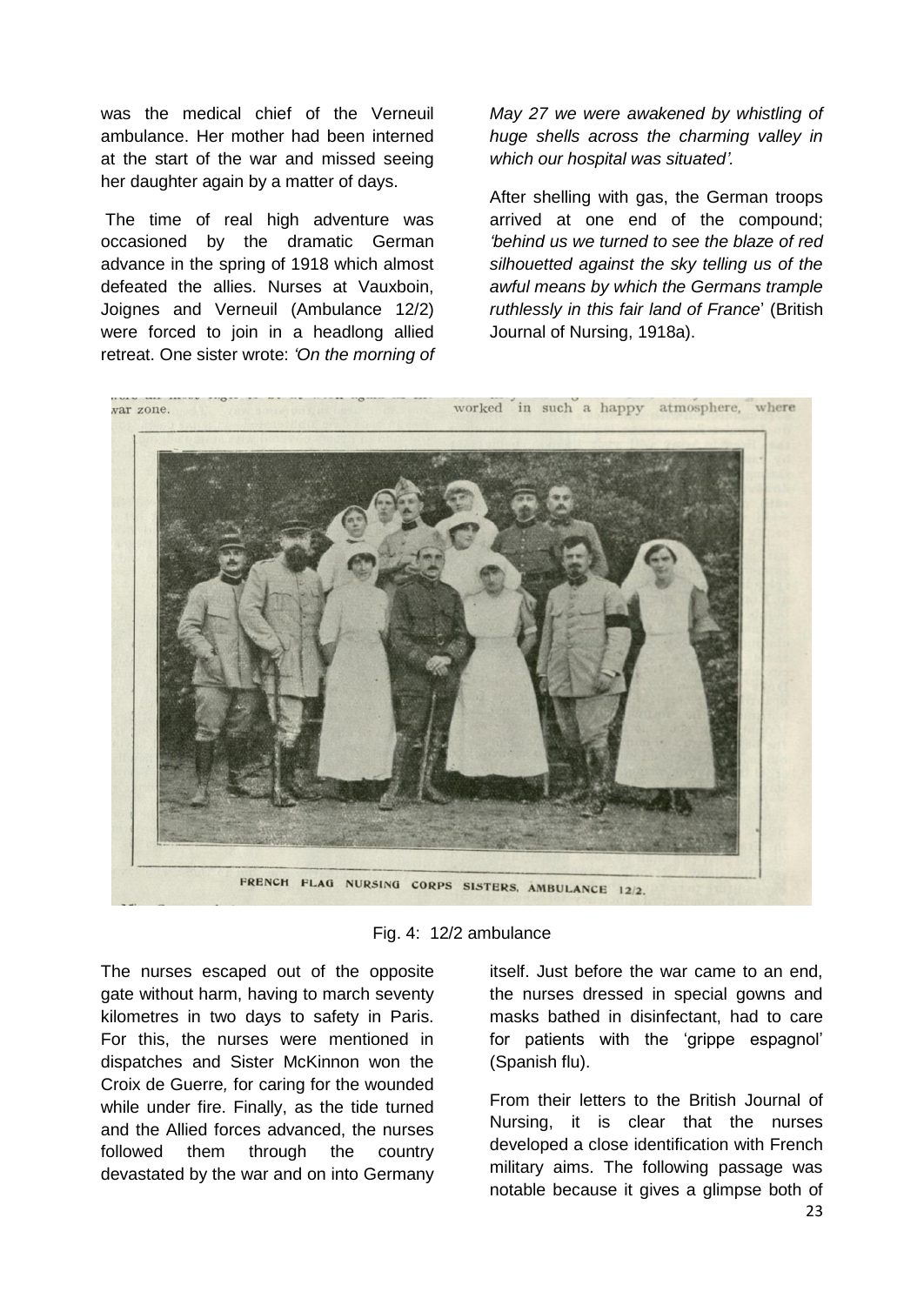the nurses' clear identification with the French army and a rarely articulated awareness of their presence as women as well as professional nurses. During the allied retreat in the spring of 1918, the sisters were passed by an advancing regiment of Zouaves, a French elite corps:

*'Some of the most heroic and the best fighting men in France. I shall never forget the sight of these brave men. Their faces were covered with a mask of tallow dust out of which flashed their eyes which were burning and gleaming like stars, their red fez's perched jauntily at the back of their heads. Closing up they made a little space for me in their camion (lorry). 'Come with us', they cried. I shook my head smiling the while. I had a curious feeling that I was smiling at men who were going to fight and die that night, and perhaps it was the last woman's smile some of them would see. They were going in the fourth year of the war with the same high courage and magnificent spirit into that dreadful hell close by where the cannons were booming to meet the enemy and stop the advance'*. (British Journal of Nursing, 1918b).

#### **Motivations**

What of the motivation of these nurses? The course chosen by the FFNC nurses was, almost a perversely, difficult one. Undoubtedly there were as many different reasons for applying, as there were applicants. Perhaps some of the more selfconsciously professional nurses felt the outbreak of war was an opportunity for the nursing profession to take its next step forward? Watson (2002) writes that nurses, not just in the FFNC, joined up in 1914 to show how indispensable was their discipline and 'strict adherence to formal training'. She suggests that, for nurses, patriotism, mixed with professional pride, created 'a very distinct call to arms'. The FFNC, being an organisation for trained nurses only, must have had its own particular allure.

Vicinus (1985) has pictured a nursing

profession in some degree of crisis before the war. She described nursing at the end of the nineteenth century as still offering women a road to freedom but one with selfimposed restrictive practices. Self-discipline and self-sacrifice were more important than self-expression and self-development. Indeed, Vicinus (1985) had also suggested that, while wages had been high in the 1870s, they had 'shrunk in comparison with those in teaching or social work' by 1900. Perhaps joining the FFNC was seen as an escape from this stifling environment. One of the nurses wrote, reflecting on her experience, after the end of the war: *'I really am a bigger person, humanly speaking if not physically. Living a life of routine before the war, I was shrivelling some, as the Americans say. I do hope things will be a bit brighter for Nurses in England in future -it is very difficult not to shrivel on £30 a year. I am glad the price of sisters is going up so that we may use the money to water our roots a bit and not live in such narrow allotments*' (British Journal of Nursing, 1919).

Vincinus was very critical of the uncollegiate nature of the nursing profession. She suggested that while discouraging intimacies with patients, nursing practice also discouraged intimacy and supportive networks amongst nurses. Working for the FFNC might have offered the opportunity for a greater level of comradeship than was possible in pre-war British hospitals. Some of Mabel Jeffery's correspondence supports this. A letter from Sister Wood, after the end of the war, but before the FFNC had been disbanded, illustrates both the esprit de corps and a sense of the excitement the nurses experienced; *'Dear Miss Jeff. I think we may both be going back to Pointoise. You and me together love. Meanwhile we sit tight and wait for Mrs F next letter. I can hardly be able to open it with excitement. Much love from your old comrade*.' (Adine) F A H Wood. (Quoted in Wenzel and Cornish, 1980).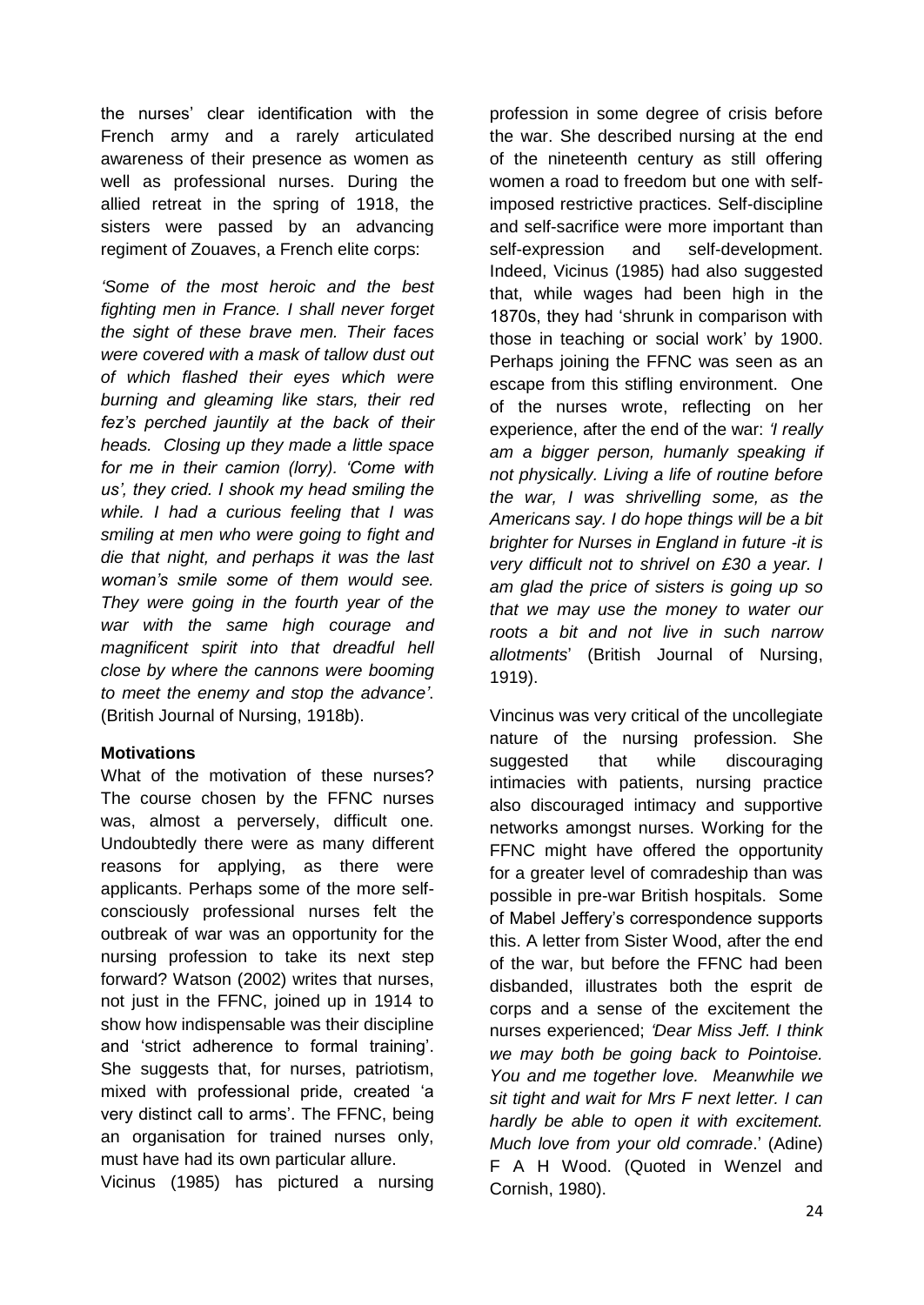In February 1918, a FFNC correspondent, reflecting on this collegiate spirit, had written; '*you sometimes say we are a very self-contained community. And so, we are. I always turn my BJN over to see the news of the FFNC before more impersonal matters'* (British Journal of Nursing, 1918c).

Professional pride and the chance to do a job well was clearly an extremely important motivating force. Ellison describes a visit to one of the hospitals: '*One of the patients rushed up to greet the sister. 'See his hand', she cries enthusiastically, 'he was told he would never use it again. Now with careful massage I have saved it', and her eyes danced with delight as she caressed the poor mutilated hand of which only two fingers remained.'* (Ellison, 1915). Certainly, the Corps offered enormous opportunities in autonomous practice and leadership. Nurses in the Corps tended to be placed in positions of reasonable authority, as trained nurses, and could be the senior figure in charge of quite large, often completely masculine, organisations. Several of Mabel Jeffery's' letters were from male orderlies working under her and show her to be clearly in a position which commanded respect. It appears that her relationships with her French colleagues were deep enough to inspire continuing correspondence and the letters demonstrate the orderlies' awareness of both her kindness and expertise.

Ellison more openly placed the work of the FFNC with a wider women's movement and it is possible to see in her writing a clear feminist agenda in her vision of the Corps, particularly over properly paid employment. This might not have been shared by all the nurses. The New Zealander, Daisy Hitchcock, thought Miss Ellison *'an irresponsible journalistic suffragette sort of female'* (Ross 1917); but later admitted how helpful Ellison had been in helping her stricken friend Lily Lind.

It is likely, too, that joining the corps met some of the women's longing for adventure. We do not know if the women in the Corps turned back to peace with relief or perhaps disappointment as the opportunity for a life with wider horizons faded. Several nurses stayed on briefly to work in those parts of France devastated by the war and some worked in Germany itself. Mabel Jeffery in 1918 was in no hurry to return to her prewar life. She tried hard to find a new position in one of the recent war zones but gradually opportunities diminished. The shape of her future was finally determined, in a very Victorian way, by the need to care for elderly parents. Miss Banks set up a small hospital in the 'devastated' zones, before starting a nursing school in Paris. Later she becomes, rather more prosaically, a nurse tutor in Walthamstow. Robina McPhail joined the Indian North-west Frontier Force. One member, Annie McKinnon ('Mac') from Skye who had remained in the Corps for the full four years and was awarded the Cross de Guerre, went to work for the entirely adventurous Frontier Nursing Service in Kentucky. Perhaps more would have wished to do the same. On 12 February 1916, a sister wrote a letter to the *BJN* which explains perhaps some of the satisfactions of working for the corps: '*But I, for one, just love doing a bit of pioneer work, and I can honestly say I have been most happy and fortunate since I came to France: Coming into touch with French people in this time so terrible and heartrending for them, when their dear country which they love so devotedly is devastated, their people impoverished, and all they love wrenched from them, is a lesson in courage I could have learned under no other circumstances: As for the gratitude, simplicity, and sweetness of the sick and wounded nothing can exceed the nobleness of these brave men. I hope I may stay and help them to the end of the war*.' (British Journal of Nursing, 1916)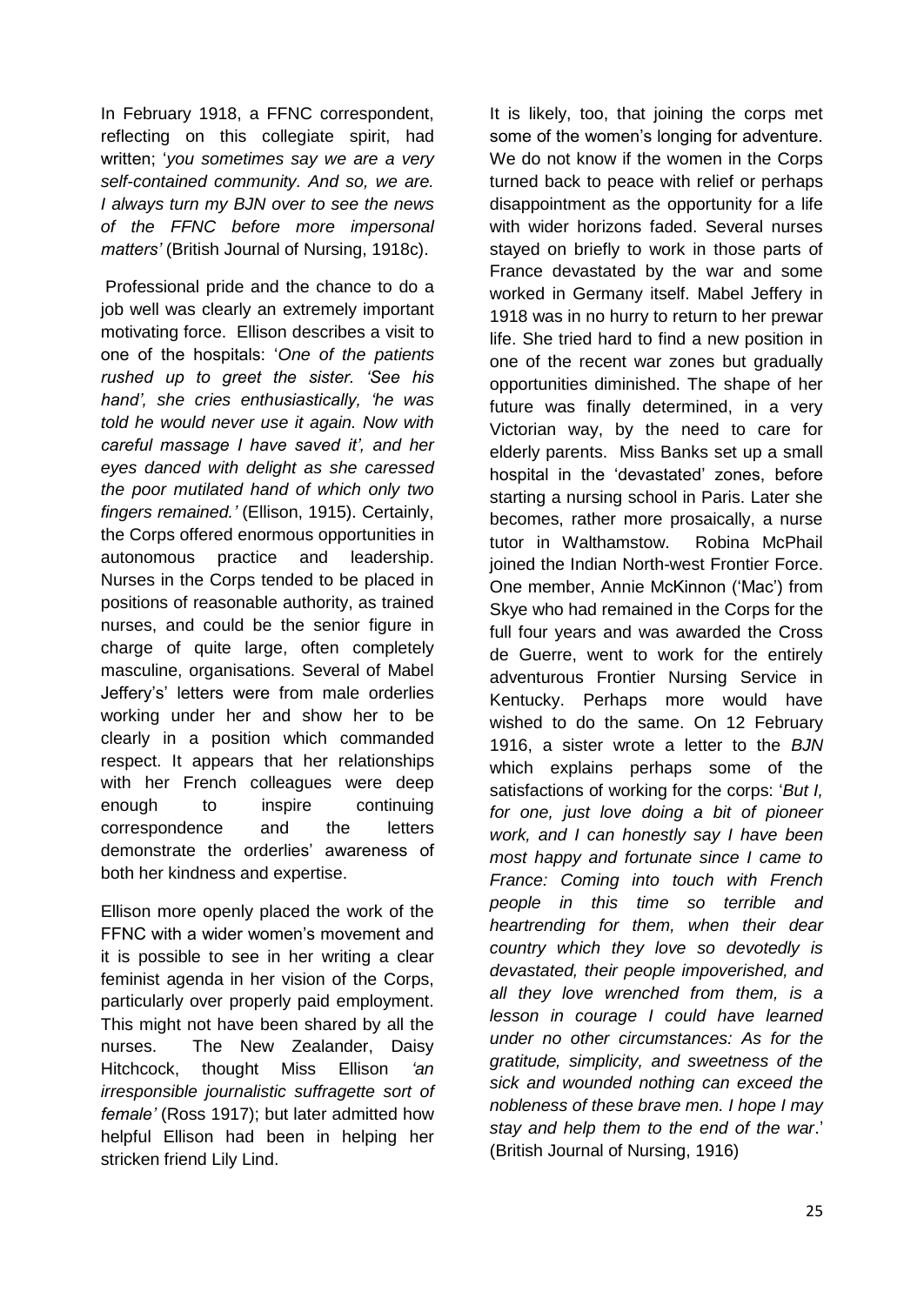#### **The Influence of the Corps.**

From the start, the FFNC was consciously promoting professional nursing in France. On March 13, 1915 Miss Ellison submitted an Official Report to the Committee of the FFNC. While acknowledging that there had been problems to begin with, Miss Ellison says: *'Their work most certainly means the uplifting of the whole nursing profession in France. Quite half the soldiers are gentlemen and having once been taken care of by the nurses they will have nothing else, and this war over, they will demand that the conditions as they were at the beginning of the war shall not occur again.'*  The report continues; '*I have noticed in all the hospitals where our British nurses are working, the enormous difference in the appearance of the place, the cleanliness of the patients, their well-made beds and the comfortable manner they were lying in their bed.'*

The nurses, at least some of them, were conscious of their role as crusaders for trained nursing. This meant some differentiation between themselves and less-rigorously trained French Red Cross nurses. In a letter to the British Journal of Nursing*,* (1917b), one of the sisters wrote: '*We have had snow and frost until yesterday. We were asked to meet two trainloads of refugees from the invaded districts. The train was very late and arrived at the station at 3am. Being a very wretched night the Red Cross ladies were conspicuous by their absence and we, the FFNC sisters had to do the work ourselves. The following night we were again told to meet a train of refugees, but this time the weather was fine and not so cold, and the Red Cross ladies well to the fore, leaving only the gaps to be filled in by us*.'

This account highlights the self-perception of the trained nurse as being both more expert *and* more dedicated than those untrained.

 It is not possible to confidently claim that the FFNC was ever big enough or influential enough to directly influence the development of professional in France as its founders had hoped. As Schultheiss has described, when Registration finally came in France the factors driving it were more linked to nursing shortages and the unexpected technical demands of tuberculosis nursing. However, by working alongside many influential doctors, the FFNC sisters might have broken some barriers down and exerted an influence. Knibiehler (2010) in her history of French nursing in the twentieth century gives prominence to the influential role played in shaping the future of the French nursing profession by American registered nurses at the Hopital de Neuilly, Japanese nurses at the Hotel Astoria and the staff in the Scottish Women's Hospital, but does not mention the FFNC. Schutltheiss on the other hand devotes some time to the Corps discussing the way in which the FFNC provided an example of professional practice, their influence being amplified as they were given relatively senior management roles. Perhaps the most that can be claimed is that the wartime mixing of different nursing approaches was felt in France and cannot have harmed nursing advancement.

In Britain, the Nurse Registration Act was passed in 1919 (White 1976). But in 1922, largely through the work of Leonie Chaptal (Schultheiss 2001), the French state too created a licensed nursing profession. So, Bedford Fenwick's long-standing goal was achieved in both countries.

On March 22nd, 1919 an anonymous editorial, but most likely written by Mrs Bedford Fenwick, summed up the work of the FFNC: '*Some day we hope to write a little history of the work of the Corps. The women who offered their services to the sick and wounded of France of the soldiers of the French Army do so knowing that*